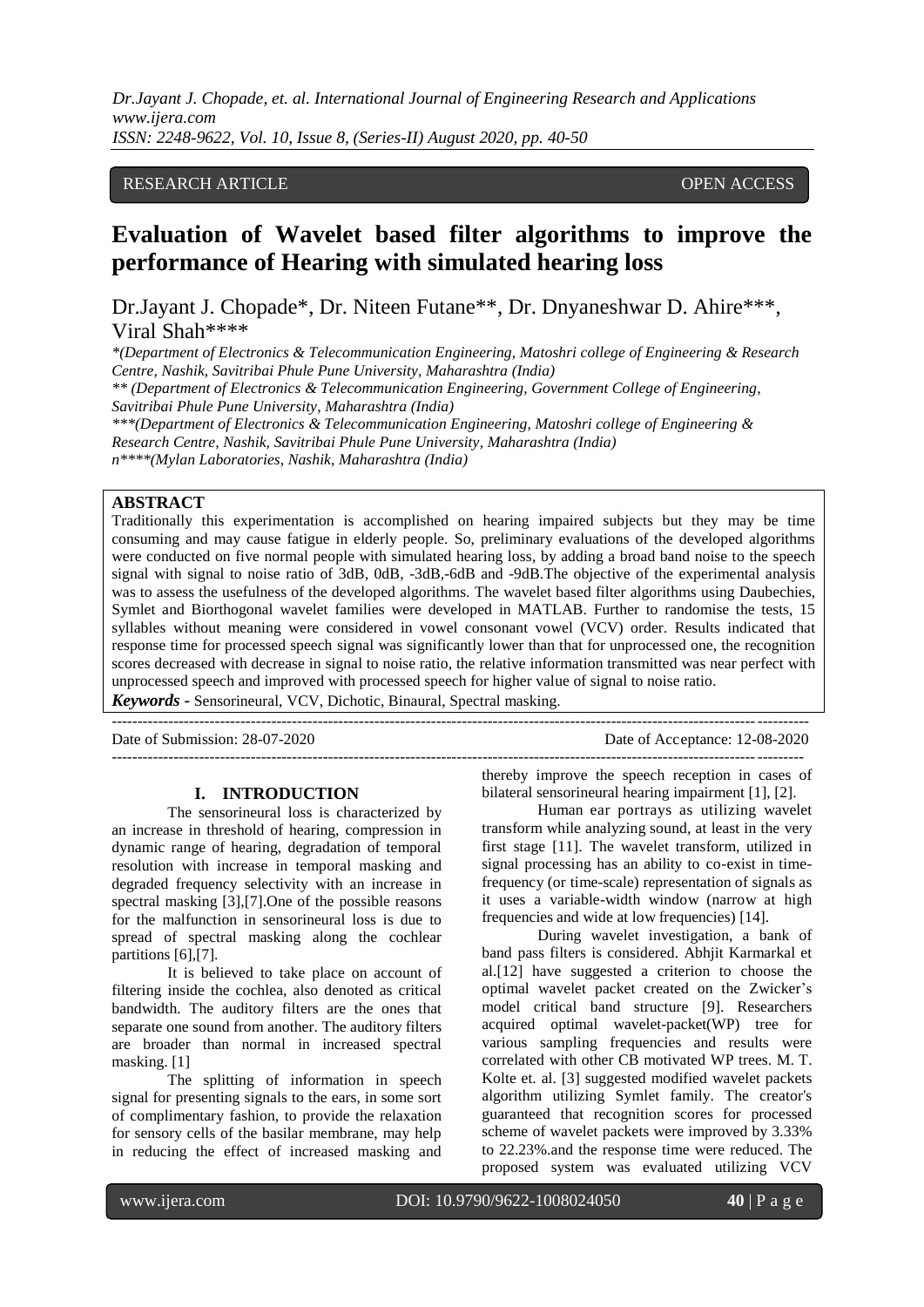*Dr.Jayant J. Chopade, et. al. International Journal of Engineering Research and Applications www.ijera.com ISSN: 2248-9622, Vol. 10, Issue 8, (Series-II) August 2020, pp. 40-50*

speech material. Author concluded that outcomes got by proposed strategy were better than comb filter results.

In present work, wavelet based filter algorithms of Daubechies, Symlet and Biorthogonal wavelet families (db4, sym9 and bior2.4) were developed in MATLAB. In these, eight bands are made based on auditory filters of quasi octave bandwidth. Four alternate bands are combined for even-odd dichotic presentation. The inverse wavelet packet transform was utilized to synthesize speech components from the wavelet packet representation. To synthesize the speech component, wavelet coefficients were used. Listening tests on five normal people were conducted using fifteen syllables without meaning (i.e. vowel consonant vowel (VCV) order).

The paper is prepared into five sections. Section I presents the need of the proposed system and also reviews the various techniques proposed by the different researchers to overcome different problems related to the hearing impaired using wavelet transform. Section II discusses the methodology used to design the wavelet based filter algorithms. Section III includes listening tests. Section IV shows experimental results and discussion. Section V concludes the paper.

## **II. METHODOLGY**

The logarithmic frequency resolution is obtained from discrete wavelet transform (DWT). Low frequencies have narrow bandwidth while high frequencies have wider bandwidth. The segmentation of higher frequencies into narrower bands is allowed by wavelets packets [4],[15]. For speech analysis, wavelet packets (WP) prove to be an efficient tool. The selection of decomposition tree followed by selection of filters for every decomposition level of the tree is involved in the designing of wavelet packets. After the selection of decomposition tree, the immediate step involves selection of appropriate wavelet filters for every decomposition level of the tree. Different timefrequency resolution exists at each level. In our work, we have not used down sampling operation during the decomposition. We have used a frequency range criterion to select the most suitable decomposition of a given speech signal. This means we look at each node of the decomposition tree and quantify the frequency range of the information to be gained by performing each split.

In our work, we use discrete wavelet transform and wavelet packet at various levels of decomposition to develop optimized wavelet packets as per the frequency criterion as shown in Figure 1 and Figure 2. MATLAB software was used to

develop codes for wavelet filter algorithms using Daubechies, Symlet and Biorthogonal wavelet families. Figure 2 shows wavelet filter tree structure. The processing algorithms were developed as spectral splitting with this wavelet filter structure based on eight frequency bands as the performance by hearing-impaired subjects saturated around eight channels, while performance by normal-hearing subjects sustained to 12–16 channels with higher background noise [10].



**Figure 1:** Decomposition tree structure upto 4 level for a)DWT b)WP



**Figure 2:** Decomposition tree structure for Wavelt filter.

Table 1 shows the entire eight bands in alternate fashion for even-odd index with center and pass band frequency for each band in KHz.

Wavelet filters were developed using the pseudo algorithm as follows:

- Read speech signal  $x(n)$  (input) having length N.
- Decompose  $x(n)$  up to level 4 using respective wavelet packet as directed in Figure 1.
- Construct the optimized wavelet packet tree by rejoining 11, 12, 13, 14 and 9, 10, 5, 6 nodes. Thus, optimized tree will have only eight nodes as shown in Figure 1.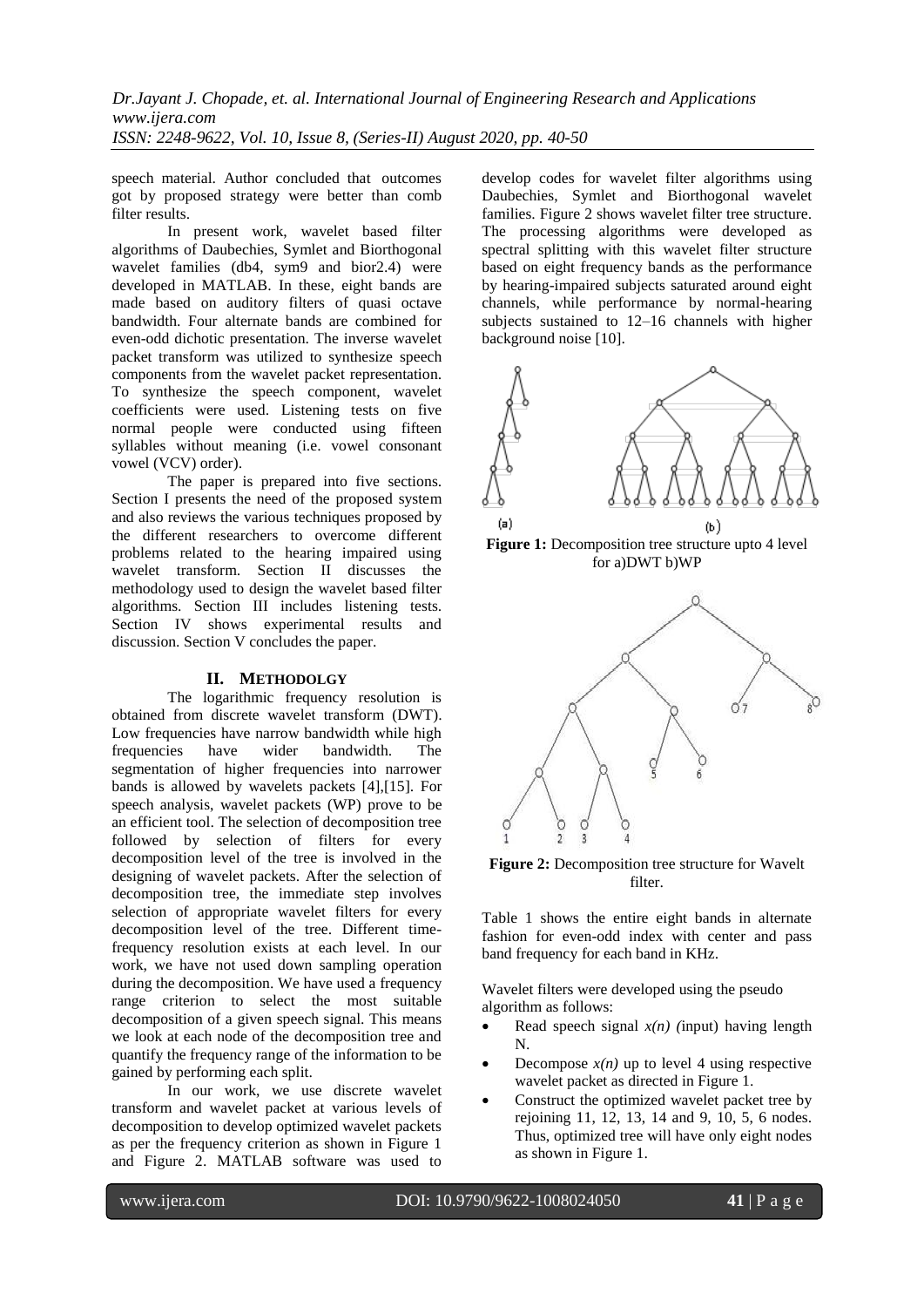- Reconstruct the optimized wavelet tree (selectively) to obtain two output signals - one for right ear and other for left ear.
- In optimized tree, the approximate coefficients nodes numbered 15, 17, 9, and 5 are made zero while keeping the detail coefficients nodes as it is.

## **III. LISTENING TESTS**

Five normal hearing people (VG: M 36, SA: M 22, MF: M 19, MJ: M 36, BB: M 71) participated in the listening tests. These listening tests were conducted in an acoustically isolated room. The loss was simulated by adding broadband noise to the speech stimuli with five different SNRs. SNR conditions used were 3dB, 0dB, -3dB, -6dB and -9dB. The wavelet based filter algorithms (db4, sym9 and bior2.4) were implemented in MATLAB. Listening tests were carried out for finding the confusion among the set of fifteen English consonants, without meaning were considered in vowel consonant vowel (VCV) order. To make these tests user friendly MATLAB based GUI was developed with a provision to manually enter the SNR condition. The final results were collected in confusion matrix to evaluate the response times, recognition scores and information transmission analysis.

## **IV. LISTENING TESTS RESULTS**

This section includes results of listening tests for response time, recognition score, relative improvement in recognition score and information transmission analysis results for unprocessed and processed speech with all SNR conditions.

#### 4.1 RESPONSE TIME

Response time is the time interval between speech materials presented dichotically to subjects and the response given by subjects. The response time for the processed and unprocessed speech signal for various SNR conditions is presented in the Table 2 and its graphical presentation is provided in Figure 3. Table 3 shows the average response time of three algorithms for the processed and unprocessed signals. From Table 2, it is observed that as SNR reduces, the response time increases for unprocessed and processed signals. For SNR conditions at -9dB, -6dB, -3dB, 0dB, 3dB the corresponding decrease in average response time were 4.29sec, 3.73sec, 3.72 sec, 3.22 sec and 3.05sec for processed signals and similarly for unprocessed signal the values were 4.40 sec, 3.83 sec, 3.78 sec, 3.60 sec and 3.28 sec.The average response time increased with increase in the level of masking noise for all subjects. It was observed that response time

for processed speech was significantly lower than that for unprocessed one.



**Figure 3:** Response time

## 4.2 RECOGNITION SCORE

The recognition scores of individual subjects, average of recognition scores and average relative improvement across five subjects at different SNR conditions is shown in Table 4. The improvements in processing with all the three algorithms were highly significant when compared to unprocessed ones. The average relative increase for db algorithm was 1.38%, 1.83%, 2.14%, 3.51%, and 4.23% with SNR conditions 3, 0, 3, -6 and -9dB respectively. Similarly for bior algorithm, the average relative increase were 2.60%, 1.27%, - 0.37%, 0.43% and 3.28% with SNR conditions 3, 0, -3, -6 and -9dB respectively and for sym algorithm, these values were 1.93%, 1.60%, -0.26%, 1.11% and 3.28% with SNR conditions 3, 0, -3, -6,and -9dB respectively.

For all the subjects, as the SNR decreases (masking noise level increases), the recognition score generally decreases. It is observed that the improvements due to algorithms are more for higher levels of masking noise and was found for db algorithm at -9dB SNR condition.

## 4.3 INFORMATION TRANSMISSION ANALYSIS

The combined confusion matrix with consistency in score was subjected to information transmission analysis for every SNR condition. Table 5 (a to h) gives the relative information transmitted for the different consonantal features along with averaged over five subjects and average relative improvement across five subject with different SNR conditions.

For the overall feature with decrease in SNR condition related to unprocessed speech there was degradation in the overall information transmitted. For SNR conditions of 3, 0, -3, -6 and - 9dB the values of overall information transmitted were for db algorithms 97.30%, 97.52%, 96.44%, 94.42%, 91.07% similarly, the values were 98.33%, 97.56%, 96.74%, 95.23% and 93.05% for bior and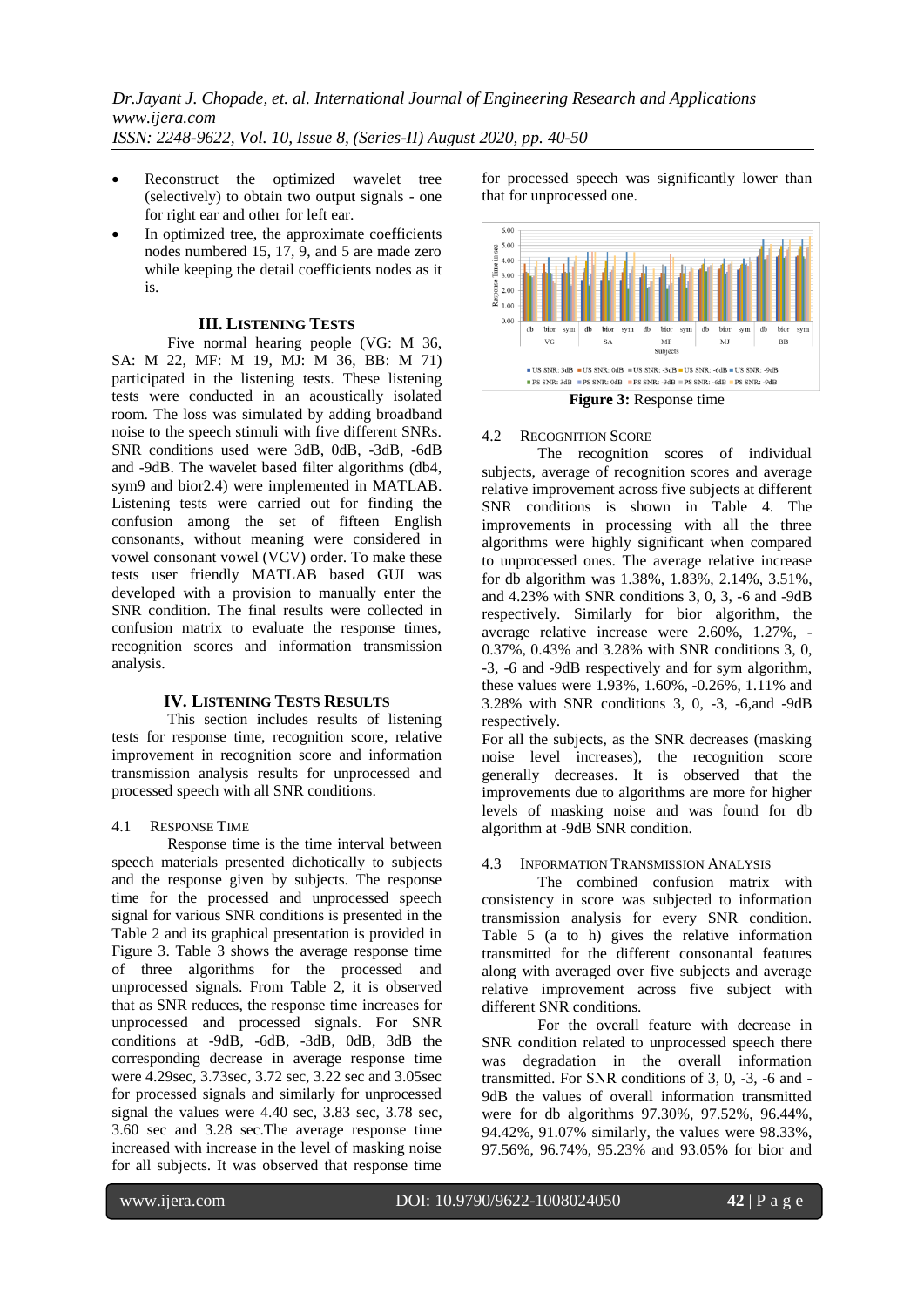97.65%, 97.475, 96.36%, 95.30% and 92.72% for sym respectively.

From the analysis, it was observed that the algorithms improved the perception of most of the consonantal features with different SNR conditions. The relative information transmitted is near perfect with unprocessed speech and improves with processed speech for higher value of SNR. With lower values of SNR, the relative information transmitted with unprocessed speech decreases and improvements are observed with the processed speech. However, most of the subjects indicated the maximum improvement for the duration, frication and manner features. For lower values of SNR, relatively better improvement was observed for place feature. The reception of the place feature is related to frequency resolving capacity of the auditory processing so it can be implied that the algorithms have reduced the effect of spectral masking.

Overall: With decrease in SNR condition related to unprocessed speech there was degradation in the overall information transmitted. For SNR conditions of 3, 0, -3, -6 and -9dB the values of overall information transmitted were for db algorithms 97.30%, 97.52%, 96.44%, 94.42%, 91.07% similarly, the values were 98.33%, 97.56%, 96.74%, 95.23% and 93.05% for bior and 97.65%, 97.47%, 96.36%, 95.30% and 92.72% for sym respectively.

For the analysis, it was observed that the algorithms improved the perception of most of the consonantal features with different SNR conditions. The relative information transmitted is near perfect with unprocessed speech and improves with processed speech for higher value of SNR. With lower values of SNR, the relative information transmitted with unprocessed speech decreases and improvements are observed with the processed speech. However, most of the subjects indicated the maximum improvement for the duration, frication and manner features. For lower values of SNR, relatively better improvement was observed for place feature. The reception of the place feature is related to frequency resolving capacity of the auditory processing so it can be implied that the algorithms have reduced the effect of spectral masking.

# **V. CONCLUSION**

The proposed scheme shows to be the desired alternative to test the applicability of developed algorithm for hearing aid without participation of hearing impaired persons.

The results of listing tests show that the recognition scores decreased with decrease in SNR.

It was observed that for a particular level of masking noise, the score for processed speech was significantly higher than that for the unprocessed one. It was also observed that the relative improvements due to processing were more for higher levels of masking noise (- 9 dB SNR), i.e. higher levels of simulated sensorineural loss. The average response time increased with increase in the level of masking noise for all subjects. It was observed that response time for processed speech was significantly lower than that for unprocessed one. The relative information transmitted is near perfect with unprocessed speech and improves with processed speech for higher value of SNR. However, many subjects indicated the maximum improvement for the duration, frication and manner features. Relatively better improvement was observed for place feature. The reception of the place feature is related to frequency resolving capacity of the auditory processing so it can be implied that the algorithms have reduced the effect of spectral masking. Finally, it can be concluded that in noisy environment the load on speech perception process is reduced and speech perception by normal people gets improved by wavelet based algorithms having binaural dichotic.

# **REFERENCES**

- [1]. B. C. J. Moore, An Introduction to Psychology of Hearing, London, Academic, 4th ed. 1997, pp. 89-140
- [2]. L. R. Rabiner and R. W. Schafer, Digital Processing of the Speech Signals, Englewood Cliffs, NJ: Prentice Hall, 1978, pp.35-53.
- [3]. Mahesh T. Kolte, D.S.Chaudhari, Evaluation of speech processing schemes to improve perception of sensorinural hearing impaired, Current Science, Vol.98, No 5, 2010.
- [4]. Jayant J. Chopade and Dr. N. P. Futane, Wavelet based scheme to improve performance of hearing under noisy environment, International Journal of Computer Applications (0975 – 8887) Volume 130– No.6, Nov 2015.
- [5]. D. S. Chaudhari and P. C. Pandey, Dichotic presentation of speech signal using critical filter bank for bilateral sensorineural hearing impaired, Proceedings of 16th International Conf. on Acoustics, Seattle, Washington, 1998, vol. 1, pp. 213-214.
- [6]. Chopade, J.J. and Futane, N.P., 2016. Design of Optimized Wavelet Packet Algorithm to Improve Perception of Sensorineural Hearing Impaired. Journal of Signal and Information Processing, 7(01), p.18.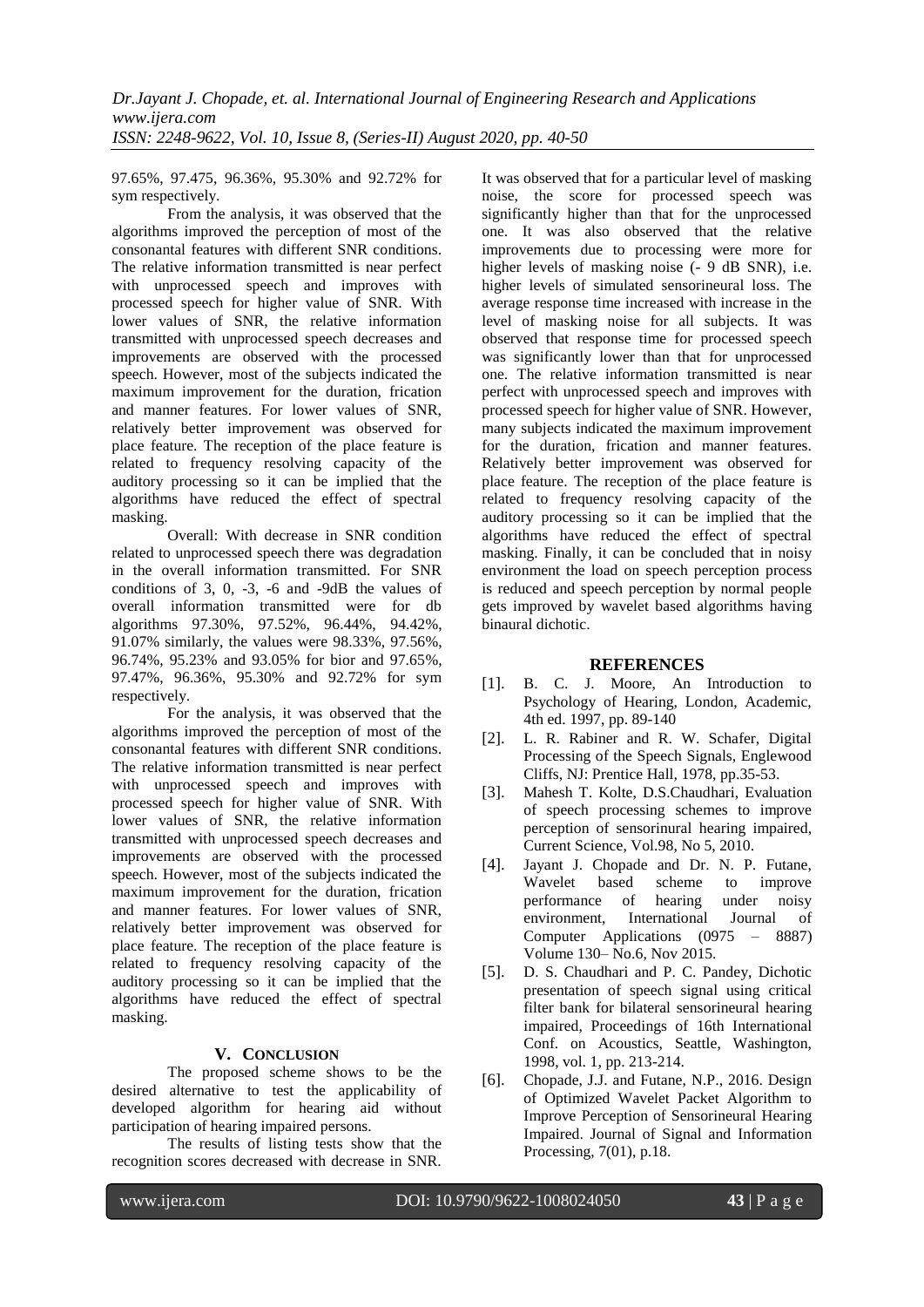*Dr.Jayant J. Chopade, et. al. International Journal of Engineering Research and Applications www.ijera.com ISSN: 2248-9622, Vol. 10, Issue 8, (Series-II) August 2020, pp. 40-50*

- [7]. P. N. Kulkarni and P.C. Pandey, Optimizing the comb filters for spectral splitting of speech to reduce the effect of spectral masking, International conference on signal processing, Communication and Networking, Chennai, India, Jan 2008 pp.69-73.
- [8]. Lunner, T., and Hellgren, J. A digital filter bank hearing aid- design, implementation, and evaluation, Proc. in IEEE ASSP, vol. 5, 3661–3664.
- [9]. E. W. Zwicker, Subdivision of audible frequency range into critical bands (Freqenzgruppen), J. Acoust . Soc. Am.,Vol. 33, pp. 248, 1961.
- [10]. Baskent and Deniz, Speech recognition in normal hearing and sensorineural hearing loss as a function of the number of spectral channels, J. Acoust. Soc. Am., 2006, vol. 120(5), pp. 2908–2925.
- [11]. Daubechies, I., Ten Lectures on Wavelets, Philadelphia: SIAM, CBMS- NSF, Regional Conference in Applied Mathematics 61.
- [12]. Abhijit Karmarkal, Arun Kumar and R.K.Patney (2007) Design of Optimal Wavelet Packet Trees Based on Auditory Perception Criterion IEEE SIGNAL PROCESSING LETTERS, VOL. 14, NO. 4
- [13]. J. R. Dubno and A. B. Schaefer, Comparison of frequency selectivity and consonant recognition among hearing-impaired and masked normal-hearing listeners, J. Acoust. Soc. Am., 1992, vol. 91(4), pp. 2110–2121.
- [14]. Nivin Ghamry, FPGA Implementation of Hearing Aids using Stationary Wavelet-Packets for Denoising, International Journal

of Computer Applications (0975 – 8887) Volume 69– No.15, May 2013.

- [15]. Rao, R. M. and Bopardikar, A. S., Wavelet Transform Introduction to Theory and Applications (Addison Wesley Longmman Pte. Ltd., Delhi).
- [16]. Miller, G. A., and Nicely, P. E. "An analysis of perceptual confusions among some English consonants," J. Acoust. Soc. Am. vol. 27(2), 338–352, 1955.
- [17]. CHABA, Speech-perception aids for hearingimpaired people: Current status and needed research, J. Acoust. Soc. Am. vol. 90, 637– 683, 1991.

|  |  | Table 1: Pass band frequencies |  |
|--|--|--------------------------------|--|
|--|--|--------------------------------|--|

|             | Filter for the left ear   |                             |      | Filter for the right ear  |                             |
|-------------|---------------------------|-----------------------------|------|---------------------------|-----------------------------|
| <b>Band</b> | Centre frequency<br>(KHz) | Passband frequency<br>(KHz) | Band | Centre frequency<br>(KHz) | Passband frequency<br>(KHz) |
|             | 0.15625                   | $0 - 0.3125$                | 2    | 0.46875                   | $0.3125 - 0.625$            |
| 3           | 0.78125                   | 0.625-0.9375                | 4    | 1.0937                    | $0.9375 - 1.25$             |
| 5           | 1.5625                    | 1.25-1.875                  | 6    | 2.1875                    | $1.875 - 2.5$               |
|             | 3.125                     | $2.5 - 3.75$                | 8    | 4.375                     | $3.75 - 5$                  |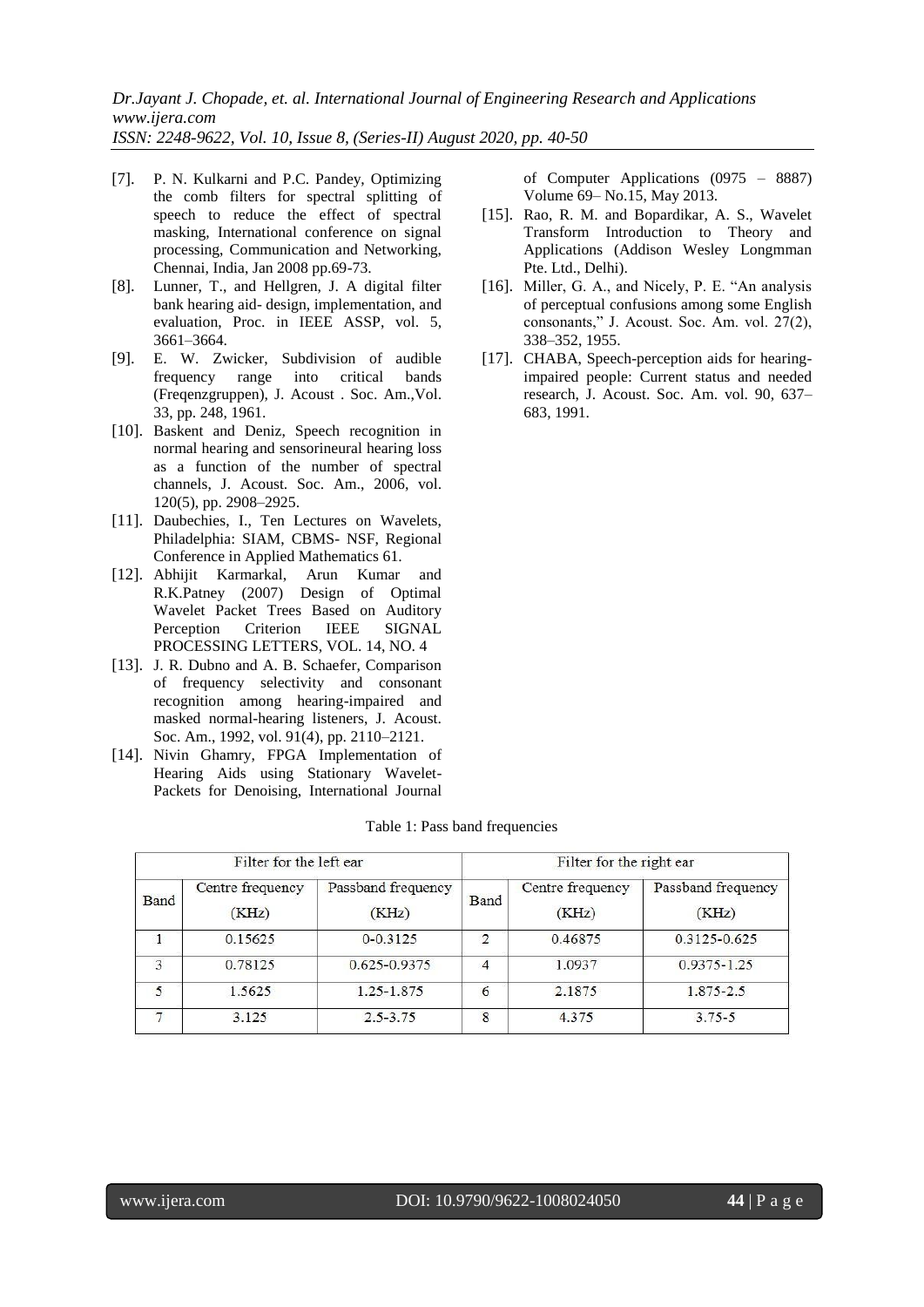|              |             |             | <b>US</b>       |                 |                            | <b>PS</b>   |             |                 |                 |                 |  |
|--------------|-------------|-------------|-----------------|-----------------|----------------------------|-------------|-------------|-----------------|-----------------|-----------------|--|
| Wavel<br>ets | SNR:<br>3dB | SNR:<br>0dB | $SNR: -$<br>3dB | $SNR: -$<br>6dB | <b>SN</b><br>$R: -$<br>9dB | SNR:<br>3dB | SNR:<br>0dB | $SNR: -$<br>3dB | $SNR: -$<br>6dB | $SNR: -$<br>9dB |  |
| db           | 3.18        | 3.80        | 3.24            | 3.18            | 4.2<br>$\Omega$            | 2.95        | 2.90        | 2.95            | 3.58            | 4.00            |  |
| bior         | 3.18        | 3.80        | 3.24            | 3.18            | 4.2<br>$\overline{0}$      | 3.20        | 3.13        | 2.68            | 2.50            | 3.66            |  |
| sym          | 3.18        | 3.80        | 3.24            | 3.18            | 4.2<br>$\theta$            | 3.22        | 2.35        | 3.62            | 3.93            | 4.30            |  |
| db           | 2.70        | 3.23        | 3.48            | 4.02            | 4.5<br>$\mathbf{Q}$        | 2.35        | 3.12        | 4.61            | 3.70            | 4.57            |  |
| bior         | 2.70        | 3.23        | 3.48            | 4.02            | 4.5<br>9                   | 2.70        | 3.24        | 3.36            | 3.65            | 4.32            |  |
| sym          | 2.70        | 3.23        | 3.48            | 4.02            | 4.5<br>9                   | 2.12        | 3.20        | 3.38            | 3.65            | 4.56            |  |
| db           | 2.88        | 3.20        | 3.73            | 3.17            | 3.6<br>3                   | 2.20        | 2.27        | 2.61            | 2.66            | 3.46            |  |
| bior         | 2.88        | 3.20        | 3.73            | 3.17            | 3.6<br>3                   | 2.13        | 2.36        | 4.43            | 2.51            | 4.20            |  |
| sym          | 2.88        | 3.20        | 3.73            | 3.17            | 3.6<br>3                   | 2.21        | 2.66        | 3.27            | 3.51            | 3.45            |  |
| db           | 3.38        | 3.45        | 3.71            | 3.80            | 4.1<br>3                   | 3.30        | 3.52        | 3.62            | 3.68            | 3.84            |  |
| bior         | 3.38        | 3.45        | 3.71            | 3.80            | 4.1<br>3                   | 3.11        | 3.25        | 3.72            | 3.78            | 3.92            |  |
| sym          | 3.38        | 3.45        | 3.71            | 3.80            | 4.1<br>3                   | 3.71        | 3.82        | 3.65            | 4.20            | 3.90            |  |
| db           | 4.24        | 4.33        | 4.73            | 4.97            | 5.4<br>$\overline{4}$      | 4.09        | 4.12        | 4.35            | 4.80            | 5.10            |  |
| bior         | 4.24        | 4.33        | 4.73            | 4.97            | 5.4<br>$\overline{4}$      | 4.17        | 4.26        | 4.72            | 4.92            | 5.40            |  |
| sym          | 4.24        | 4.33        | 4.73            | 4.97            | 5.4<br>$\overline{4}$      | 4.26        | 4.13        | 4.85            | 4.92            | 5.60            |  |

**Table 2** Response time for Normal People for different SNR

## **Table 3:** Average Response time

|    | SNR: 3dB | SNR: 0dB             | $SNR: -3dB$   | $SNR: -6dB$    | $SNR: -9dB$ |
|----|----------|----------------------|---------------|----------------|-------------|
| US | 3.28     | 3.60                 | 3.78          | 3.83           | 4.40        |
| PS | 3.05     | າ າາ<br>J. <i>ll</i> | 272<br>ے ہے ۔ | 272<br>ر ، ، ب | 4.29        |

|          | <b>Table 4.</b> Recognition Score for Normal people for different SNR |        |           |        |        |       |       |       |  |  |  |
|----------|-----------------------------------------------------------------------|--------|-----------|--------|--------|-------|-------|-------|--|--|--|
| Subject  |                                                                       | VG     | <b>SA</b> | MF     | MJ     | BB    | Avg   | AvgRI |  |  |  |
|          | US                                                                    | 100.00 | 97.33     | 100.00 | 96.00  | 82.00 | 95.07 |       |  |  |  |
| SNR: 3dB | Pr-db                                                                 | 100.00 | 100.00    | 100.00 | 100.00 | 82.22 | 96.44 | 1.38  |  |  |  |
|          | Pr-bior                                                               | 100.00 | 100.00    | 100.00 | 100.00 | 88.33 | 97.67 | 2.60  |  |  |  |
|          | Pr-sym                                                                | 100.00 | 100.00    | 100.00 | 100.00 | 85.00 | 97.00 | 1.93  |  |  |  |
|          | US                                                                    | 100.00 | 97.33     | 100.00 | 98.66  | 76.00 | 94.40 |       |  |  |  |
| SNR:0dB  | $Pr-db$                                                               | 100.00 | 97.14     | 100.00 | 100.00 | 84.00 | 96.23 | 1.83  |  |  |  |
|          | Pr-bior                                                               | 100.00 | 100.00    | 100.00 | 100.00 | 78.33 | 95.67 | 1.27  |  |  |  |
|          | Pr-sym                                                                | 100.00 | 100.00    | 100.00 | 100.00 | 80.00 | 96.00 | 1.60  |  |  |  |

I

www.ijera.com DOI: 10.9790/9622-1008024050 **45** | P a g e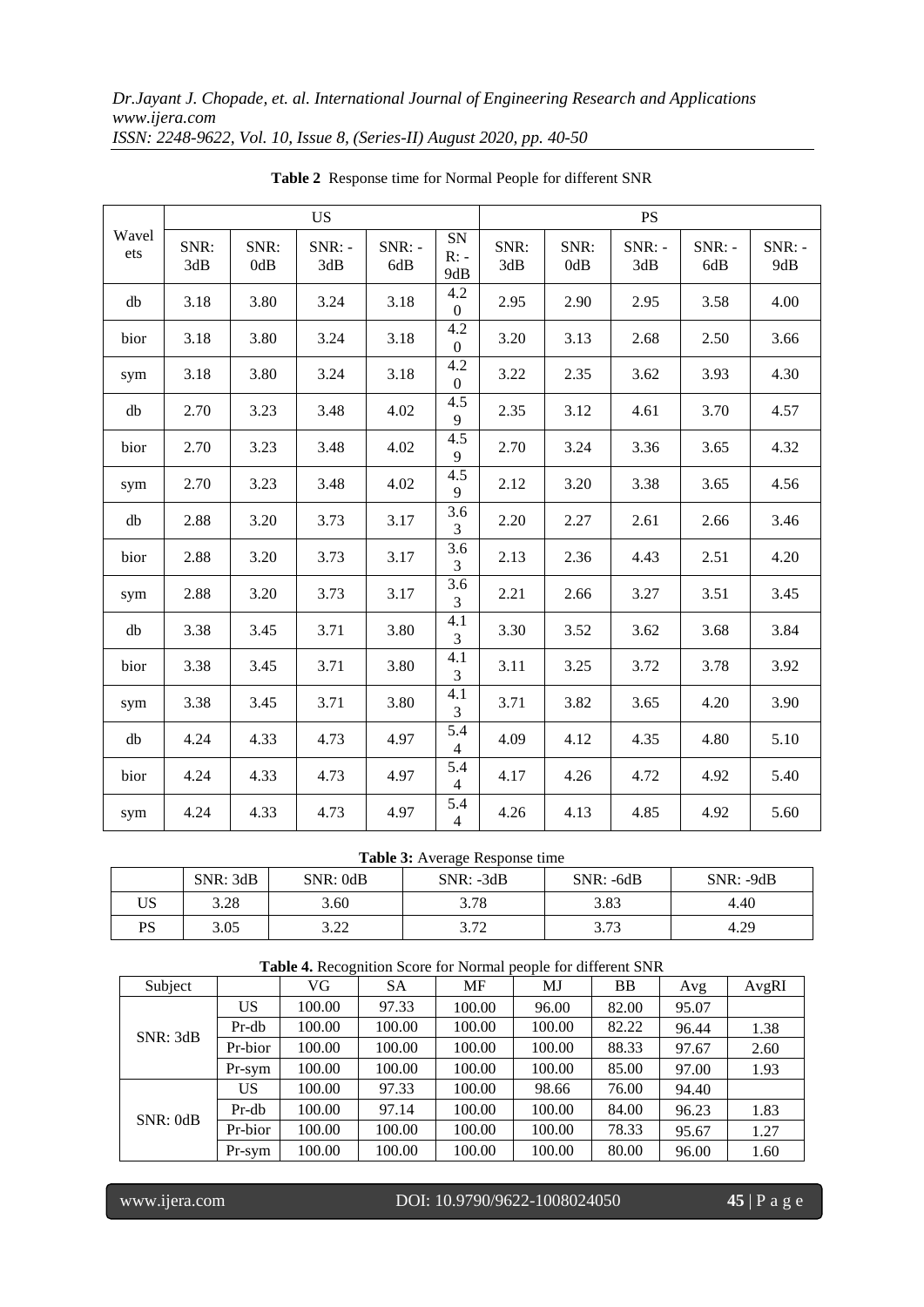|             | US      | 100.00 | 98.66  | 100.00 | 92.00  | 77.33 | 93.60 |         |
|-------------|---------|--------|--------|--------|--------|-------|-------|---------|
| $SNR: -3dB$ | Pr-db   | 100.00 | 98.67  | 100.00 | 100.00 | 80.00 | 95.73 | 2.14    |
|             | Pr-bior | 100.00 | 96.67  | 100.00 | 100.00 | 69.49 | 93.23 | $-0.37$ |
|             | Pr-sym  | 100.00 | 96.67  | 100.00 | 100.00 | 70.00 | 93.33 | $-0.26$ |
|             | US      | 98.66  | 97.33  | 97.00  | 93.33  | 66.66 | 90.60 |         |
| $SNR: -6dB$ | Pr-db   | 98.67  | 98.67  | 98.67  | 98.53  | 76.00 | 94.11 | 3.51    |
|             | Pr-bior | 100.00 | 96.61  | 96.67  | 98.53  | 63.33 | 91.03 | 0.43    |
|             | Pr-sym  | 100.00 | 95.00  | 96.67  | 98.53  | 68.33 | 91.71 | 1.11    |
|             | US      | 90.66  | 93.33  | 96.00  | 94.66  | 58.67 | 86.66 |         |
| $SNR: -9dB$ | Pr-db   | 93.24  | 94.67  | 97.33  | 93.24  | 76.00 | 90.90 | 4.23    |
|             | Pr-bior | 96.67  | 100.00 | 96.67  | 93.06  | 63.33 | 89.94 | 3.28    |
|             | Pr-sym  | 98.33  | 95.00  | 98.33  | 93.06  | 65.00 | 89.94 | 3.28    |

*ISSN: 2248-9622, Vol. 10, Issue 8, (Series-II) August 2020, pp. 40-50*

**Table 5.** Relative information transmitted (in %) for (a). overall, (b). continuance, (c). duration, (d). frication, (e). manner, (f). nasality, (g). place and (h).voicing

|            | Subject     |           | VG     | <b>SA</b> | MF     | MJ     | <b>BB</b> | Avg   | Avg. R.I. |
|------------|-------------|-----------|--------|-----------|--------|--------|-----------|-------|-----------|
|            |             | <b>US</b> | 100.00 | 100.00    | 97.65  | 96.21  | 88.55     | 96.48 |           |
|            | SNR: 3dB    | Pr-db     | 100.00 | 100.00    | 100.00 | 100.00 | 86.52     | 97.30 | 0.82      |
|            |             | Pr-bior   | 100.00 | 100.00    | 100.00 | 100.00 | 91.63     | 98.33 | 1.85      |
|            |             | Pr-sym    | 100.00 | 100.00    | 100.00 | 100.00 | 88.24     | 97.65 | 1.17      |
|            |             | <b>US</b> | 100.00 | 97.34     | 100.00 | 98.67  | 82.26     | 95.65 |           |
|            | SNR: 0dB    | Pr-db     | 100.00 | 97.07     | 100.00 | 100.00 | 90.54     | 97.52 | 1.87      |
|            |             | Pr-bior   | 100.00 | 100.00    | 100.00 | 100.00 | 87.82     | 97.56 | 1.91      |
|            |             | Pr-sym    | 100.00 | 100.00    | 100.00 | 100.00 | 87.34     | 97.47 | 1.82      |
|            |             | <b>US</b> | 100.00 | 98.67     | 100.00 | 92.63  | 81.24     | 94.51 |           |
| a) Overall | $SNR: -3dB$ | Pr-db     | 97.26  | 93.04     | 100.00 | 100.00 | 91.89     | 96.44 | 1.93      |
|            |             | Pr-bior   | 100.00 | 96.92     | 100.00 | 100.00 | 86.76     | 96.74 | 2.23      |
|            |             | Pr-sym    | 100.00 | 96.92     | 100.00 | 100.00 | 84.86     | 96.36 | 1.85      |
|            |             | <b>US</b> | 100.00 | 98.46     | 100.00 | 96.79  | 79.18     | 94.89 |           |
|            | $SNR: -6dB$ | Pr-db     | 98.54  | 92.26     | 100.00 | 98.60  | 82.72     | 94.42 | $-0.46$   |
|            |             | Pr-bior   | 100.00 | 97.03     | 96.92  | 98.60  | 83.58     | 95.23 | 0.34      |
|            |             | Pr-sym    | 100.00 | 95.54     | 96.92  | 98.60  | 85.45     | 95.30 | 0.42      |
|            |             | <b>US</b> | 91.99  | 94.69     | 97.08  | 95.10  | 75.96     | 90.96 |           |
|            | SNR: -9dB   | Pr-db     | 93.16  | 88.52     | 98.46  | 93.78  | 81.44     | 91.07 | 0.11      |
|            |             | Pr-bior   | 97.65  | 100.00    | 96.92  | 93.78  | 76.92     | 93.05 | 2.09      |
|            |             | Pr-sym    | 98.46  | 95.38     | 98.46  | 93.78  | 77.51     | 92.72 | 1.76      |

|                | Subject  |         | VG     | SА     | МF     | MJ     | BB     | Avg    | Avg. R.I. |
|----------------|----------|---------|--------|--------|--------|--------|--------|--------|-----------|
|                | SNR: 3dB | US      | 100.00 | 100.00 | 100.00 | 73.36  | 35.61  | 81.79  |           |
|                |          | Pr-db   | 100.00 | 100.00 | 100.00 | 100.00 | 69.63  | 93.93  | 12.13     |
| b) Continuance |          | Pr-bior | 100.00 | 100.00 | 100.00 | 100.00 | 100.00 | 100.00 | 18.21     |
|                |          | Pr-sym  | 100.00 | 100.00 | 100.00 | 100.00 | 76.35  | 95.27  | 13.48     |
|                | SNR:0dB  | US      | 100.00 | 100.00 | 100.00 | 100.00 | 25.94  | 85.19  |           |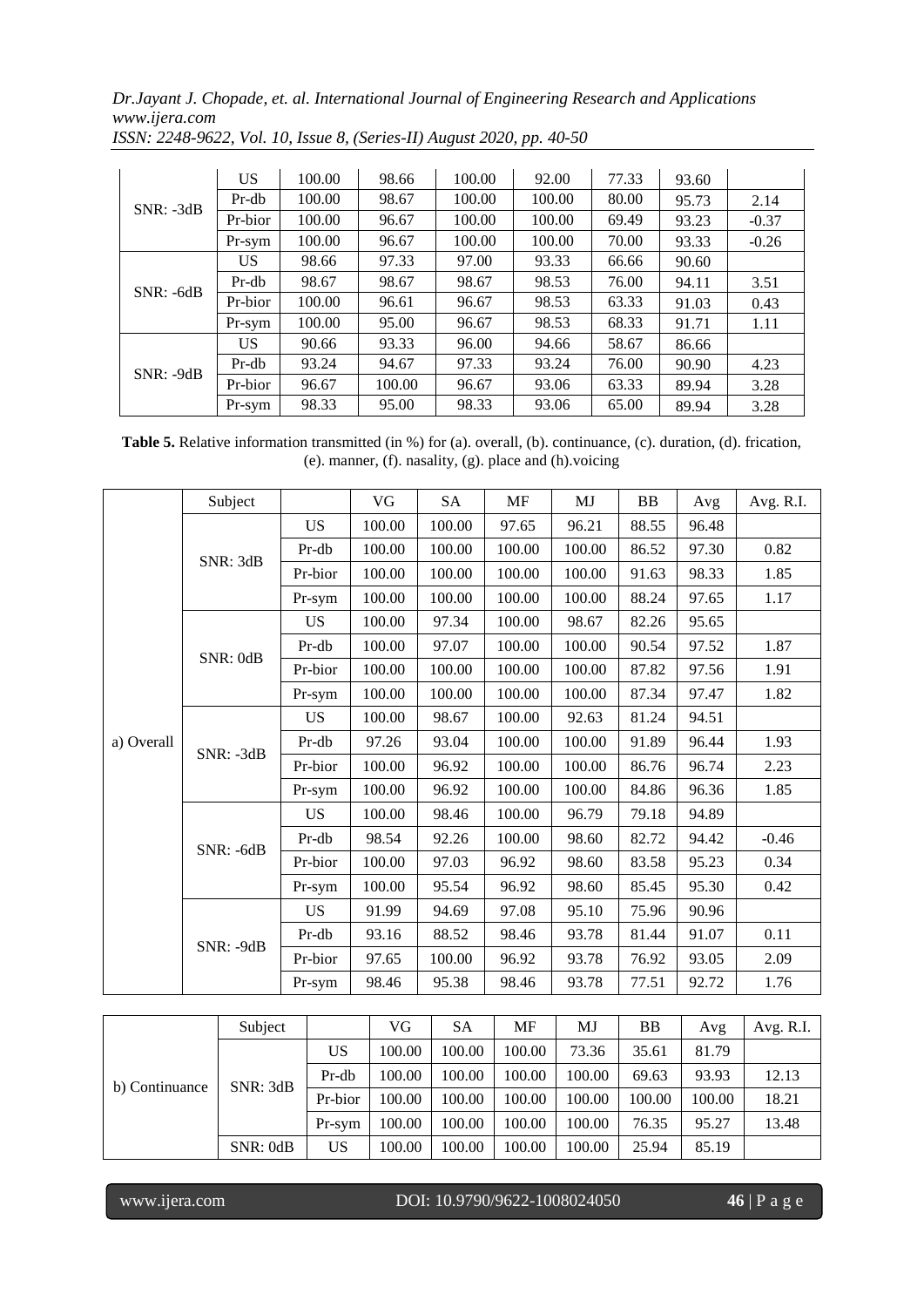|             | Pr-db     | 100.00 | 100.00 | 100.00 | 100.00 | 60.42  | 92.08 | 6.90  |
|-------------|-----------|--------|--------|--------|--------|--------|-------|-------|
|             | Pr-bior   | 100.00 | 100.00 | 100.00 | 100.00 | 76.35  | 95.27 | 10.08 |
|             | Pr-sym    | 100.00 | 100.00 | 100.00 | 100.00 | 76.35  | 95.27 | 10.08 |
|             | US.       | 100.00 | 90.75  | 100.00 | 58.39  | 27.25  | 75.28 |       |
| $SNR: -3dB$ | Pr-db     | 86.76  | 100.00 | 100.00 | 100.00 | 49.48  | 87.25 | 11.97 |
|             | Pr-bior   | 100.00 | 89.07  | 100.00 | 100.00 | 100.00 | 97.81 | 22.53 |
|             | Pr-sym    | 100.00 | 89.07  | 100.00 | 100.00 | 100.00 | 97.81 | 22.53 |
|             | <b>US</b> | 100.00 | 100.00 | 100.00 | 73.36  | 60.21  | 86.71 |       |
| $SNR: -6dB$ | Pr-db     | 100.00 | 100.00 | 100.00 | 100.00 | 35.61  | 87.12 | 0.41  |
|             | Pr-bior   | 100.00 | 88.97  | 100.00 | 100.00 | 100.00 | 97.79 | 11.08 |
|             | Pr-sym    | 100.00 | 89.07  | 100.00 | 100.00 | 100.00 | 97.81 | 11.10 |
|             | <b>US</b> | 73.36  | 81.95  | 89.07  | 79.37  | 60.42  | 76.84 |       |
| $SNR: -9dB$ | Pr-db     | 100.00 | 65.12  | 100.00 | 87.65  | 66.36  | 83.83 | 6.99  |
|             | Pr-bior   | 76.35  | 100.00 | 100.00 | 87.65  | 60.42  | 84.89 | 8.05  |
|             | Pr-sym    | 86.21  | 89.07  | 100.00 | 87.65  | 60.42  | 84.67 | 7.84  |

*ISSN: 2248-9622, Vol. 10, Issue 8, (Series-II) August 2020, pp. 40-50*

|              | Subject     |           | VG     | <b>SA</b> | <b>MF</b> | MJ         | ${\bf BB}$ | Avg   | Avg. R.I. |
|--------------|-------------|-----------|--------|-----------|-----------|------------|------------|-------|-----------|
|              |             | <b>US</b> | 100.00 | 100.00    | 100.00    | 79.37      | 100.00     | 95.87 |           |
|              | SNR: 3dB    | Pr-db     | 100.00 | 100.00    | 100.00    | 100.00     | 65.52      | 93.10 | $-2.77$   |
|              |             | Pr-bior   | 100.00 | 100.00    | 100.00    | 100.00     | 76.35      | 95.27 | $-0.60$   |
|              |             | Pr-sym    | 100.00 | 100.00    | 100.00    | 100.00     | 67.93      | 93.59 | $-2.29$   |
|              |             | <b>US</b> | 100.00 | 100.00    | 100.00    | 100.00     | 65.29      | 93.06 |           |
|              |             | $Pr-db$   | 100.00 | 100.00    | 100.00    | 100.00     | 70.62      | 94.12 | 1.07      |
|              | SNR: 0dB    | Pr-bior   | 100.00 | 100.00    | 100.00    | 100.00     | 67.93      | 93.59 | 0.53      |
|              |             | Pr-sym    | 100.00 | 100.00    | 100.00    | $100.00\,$ | 67.93      | 93.59 | 0.53      |
|              |             | <b>US</b> | 100.00 | 100.00    | 100.00    | 100.00     | 39.48      | 87.90 |           |
| c) Duration  |             | Pr-db     | 100.00 | 88.24     | 100.00    | 100.00     | 81.95      | 94.04 | 6.14      |
|              | $SNR: -3dB$ | Pr-bior   | 100.00 | 89.07     | 100.00    | 100.00     | 43.81      | 86.58 | $-1.32$   |
|              |             | Pr-sym    | 100.00 | 89.07     | 100.00    | 100.00     | 38.17      | 85.45 | $-2.45$   |
|              | $SNR: -6dB$ | <b>US</b> | 100.00 | 100.00    | 100.00    | 100.00     | 10.93      | 82.19 |           |
|              |             | Pr-db     | 100.00 | 71.64     | 100.00    | 88.15      | 71.23      | 86.20 | 4.02      |
|              |             | Pr-bior   | 100.00 | 100.00    | 100.00    | 88.15      | 26.65      | 82.96 | 0.77      |
|              |             | Pr-sym    | 100.00 | 100.00    | 100.00    | 88.15      | 38.17      | 85.26 | 3.08      |
|              |             | <b>US</b> | 79.52  | 91.95     | 100.00    | 100.00     | 7.12       | 75.72 |           |
|              | SNR: -9dB   | Pr-db     | 78.69  | 78.56     | 100.00    | 84.24      | 28.56      | 74.01 | $-1.71$   |
|              |             | Pr-bior   | 100.00 | 100.00    | 100.00    | 84.24      | 13.89      | 79.63 | 3.91      |
|              |             | Pr-sym    | 100.00 | 75.53     | 100.00    | 84.24      | 13.89      | 74.73 | $-0.99$   |
|              |             |           |        |           |           |            |            |       |           |
|              | Subject     |           | VG     | <b>SA</b> | <b>MF</b> | MJ         | <b>BB</b>  | Avg   | Avg. R.I. |
| d) Frication | SNR: 3dB    | <b>US</b> | 100.00 | 100.00    | 100.00    | 75.00      | 64.90      | 87.98 |           |
|              |             | Pr-db     | 100.00 | 100.00    | 100.00    | 100.00     | 84.57      | 96.91 | 8.94      |

I

www.ijera.com DOI: 10.9790/9622-1008024050 **47** | P a g e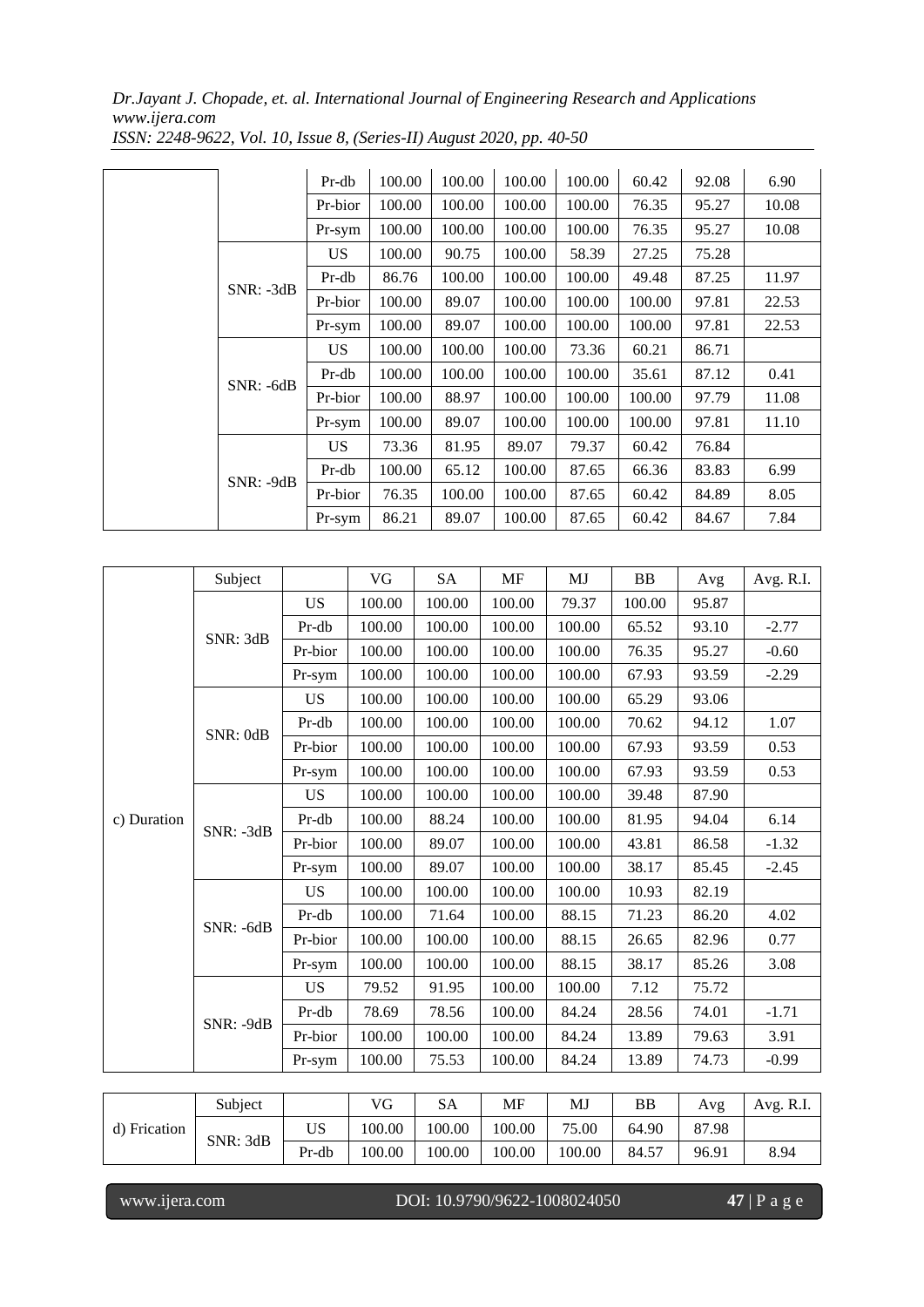|           |             | Pr-bior | 100.00 | 100.00 | 100.00 | 100.00 | 87.69 | 97.54 | 9.56    |
|-----------|-------------|---------|--------|--------|--------|--------|-------|-------|---------|
|           |             | Pr-sym  | 100.00 | 100.00 | 100.00 | 100.00 | 71.50 | 94.30 | 6.32    |
|           |             | US.     | 100.00 | 100.00 | 100.00 | 100.00 | 51.26 | 90.25 |         |
|           | SNR: 0dB    | Pr-db   | 100.00 | 100.00 | 100.00 | 100.00 | 49.88 | 89.98 | $-0.28$ |
|           |             | Pr-bior | 100.00 | 100.00 | 100.00 | 100.00 | 71.50 | 94.30 | 4.05    |
|           |             | Pr-sym  | 100.00 | 100.00 | 100.00 | 100.00 | 71.50 | 94.30 | 4.05    |
|           |             | US.     | 100.00 | 91.12  | 100.00 | 61.67  | 32.97 | 77.15 |         |
|           |             | Pr-db   | 88.58  | 88.24  | 100.00 | 100.00 | 78.94 | 91.15 | 14.00   |
|           | $SNR: -3dB$ | Pr-bior | 100.00 | 82.45  | 100.00 | 100.00 | 54.01 | 87.29 | 10.14   |
|           |             | Pr-sym  | 100.00 | 82.45  | 100.00 | 100.00 | 55.19 | 87.53 | 10.37   |
|           |             | US.     | 100.00 | 100.00 | 100.00 | 75.00  | 28.78 | 80.76 |         |
|           | SNR: -6dB   | Pr-db   | 100.00 | 78.49  | 100.00 | 88.15  | 64.90 | 86.31 | 5.55    |
|           |             | Pr-bior | 100.00 | 89.36  | 100.00 | 88.15  | 55.19 | 86.54 | 5.78    |
|           |             | Pr-sym  | 100.00 | 89.47  | 100.00 | 88.15  | 55.19 | 86.56 | 5.80    |
| SNR: -9dB |             | US.     | 75.00  | 82.45  | 89.47  | 80.93  | 31.24 | 71.82 |         |
|           |             | Pr-db   | 100.00 | 83.97  | 100.00 | 89.13  | 51.97 | 85.01 | 13.20   |
|           |             | Pr-bior | 78.94  | 100.00 | 100.00 | 89.13  | 29.30 | 79.47 | 7.66    |
|           |             | Pr-sym  | 87.69  | 82.45  | 100.00 | 89.13  | 29.30 | 77.71 | 5.90    |

*ISSN: 2248-9622, Vol. 10, Issue 8, (Series-II) August 2020, pp. 40-50*

|           | Subject     |           | VG     | <b>SA</b> | <b>MF</b> | MJ     | <b>BB</b> | Avg   | Avg. R.I. |
|-----------|-------------|-----------|--------|-----------|-----------|--------|-----------|-------|-----------|
|           |             | <b>US</b> | 100.00 | 100.00    | 100.00    | 83.91  | 78.42     | 92.47 |           |
|           | SNR: 3dB    | Pr-db     | 100.00 | 100.00    | 100.00    | 100.00 | 90.38     | 98.08 | 5.61      |
|           |             | Pr-bior   | 100.00 | 100.00    | 100.00    | 100.00 | 92.30     | 98.46 | 5.99      |
|           |             | Pr-sym    | 100.00 | 100.00    | 100.00    | 100.00 | 82.41     | 96.48 | 4.01      |
|           |             | <b>US</b> | 100.00 | 93.54     | 100.00    | 100.00 | 65.11     | 91.73 |           |
|           | SNR: 0dB    | Pr-db     | 100.00 | 100.00    | 100.00    | 100.00 | 69.46     | 93.89 | 2.16      |
|           |             | Pr-bior   | 100.00 | 100.00    | 100.00    | 100.00 | 82.41     | 96.48 | 4.75      |
|           |             | Pr-sym    | 100.00 | 100.00    | 100.00    | 100.00 | 82.41     | 96.48 | 4.75      |
|           | SNR: -3dB   | <b>US</b> | 100.00 | 94.17     | 100.00    | 75.78  | 58.15     | 85.62 |           |
| e) Manner |             | Pr-db     | 93.10  | 92.97     | 100.00    | 100.00 | 86.93     | 94.60 | 8.98      |
|           |             | Pr-bior   | 100.00 | 86.10     | 100.00    | 100.00 | 71.66     | 91.55 | 5.93      |
|           |             | Pr-sym    | 100.00 | 86.10     | 100.00    | 100.00 | 72.09     | 91.64 | 6.02      |
|           |             | <b>US</b> | 100.00 | 100.00    | 100.00    | 83.91  | 56.40     | 88.06 |           |
|           | $SNR: -6dB$ | Pr-db     | 100.00 | 86.77     | 100.00    | 92.93  | 78.42     | 91.62 | 3.56      |
|           |             | Pr-bior   | 100.00 | 93.02     | 100.00    | 92.93  | 72.09     | 91.61 | 3.54      |
|           |             | Pr-sym    | 100.00 | 87.70     | 100.00    | 92.93  | 72.09     | 90.54 | 2.48      |
|           |             | <b>US</b> | 83.91  | 88.48     | 93.09     | 87.80  | 57.77     | 82.21 |           |
|           | SNR: -9dB   | Pr-db     | 94.95  | 81.78     | 100.00    | 93.31  | 70.25     | 88.06 | 5.85      |
|           |             | Pr-bior   | 86.93  | 100.00    | 100.00    | 93.31  | 56.53     | 87.35 | 5.14      |
|           |             | Pr-sym    | 92.30  | 88.48     | 100.00    | 93.31  | 56.53     | 86.12 | 3.91      |

I

www.ijera.com DOI: 10.9790/9622-1008024050 **48** | P a g e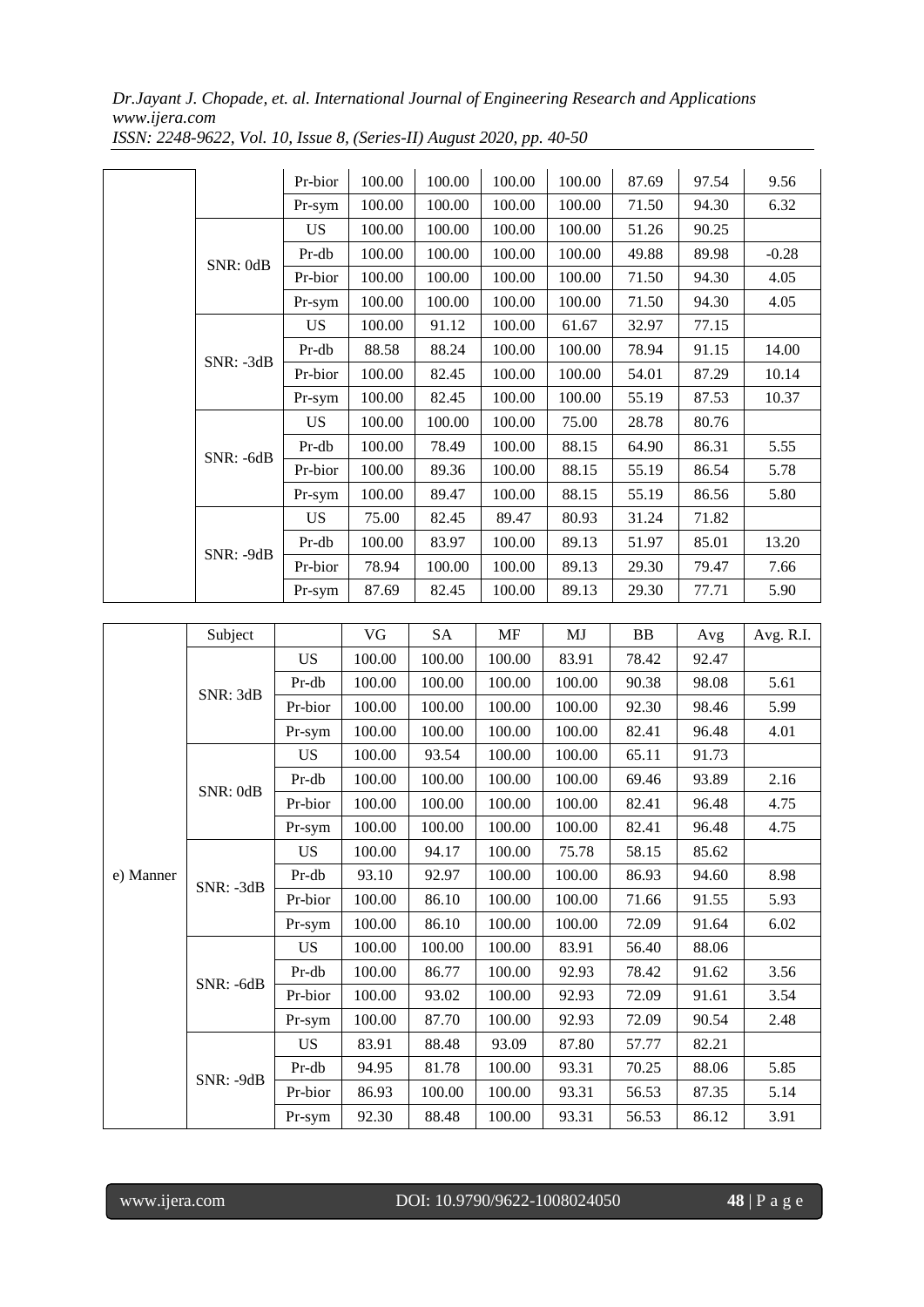| f) Nasality | Subject     |           | <b>VG</b> | <b>SA</b> | <b>MF</b> | MJ     | <b>BB</b> | Avg    | Avg. R.I. |
|-------------|-------------|-----------|-----------|-----------|-----------|--------|-----------|--------|-----------|
|             | SNR: 3dB    | <b>US</b> | 100.00    | 100.00    | 100.00    | 100.00 | 100.00    | 100.00 |           |
|             |             | Pr-db     | 100.00    | 100.00    | 100.00    | 100.00 | 100.00    | 100.00 | 0.00      |
|             |             | Pr-bior   | 100.00    | 100.00    | 100.00    | 100.00 | 100.00    | 100.00 | 0.00      |
|             |             | Pr-sym    | 100.00    | 100.00    | 100.00    | 100.00 | 100.00    | 100.00 | 0.00      |
|             | SNR: 0dB    | <b>US</b> | 100.00    | 82.40     | 100.00    | 100.00 | 88.62     | 94.20  |           |
|             |             | Pr-db     | 100.00    | 100.00    | 100.00    | 100.00 | 100.00    | 100.00 | 5.80      |
|             |             | Pr-bior   | 100.00    | 100.00    | 100.00    | 100.00 | 100.00    | 100.00 | 5.80      |
|             |             | Pr-sym    | 100.00    | 100.00    | 100.00    | 100.00 | 100.00    | 100.00 | 5.80      |
|             | $SNR: -3dB$ | <b>US</b> | 100.00    | 100.00    | 100.00    | 100.00 | 100.00    | 100.00 |           |
|             |             | Pr-db     | 100.00    | 100.00    | 100.00    | 100.00 | 100.00    | 100.00 | 0.00      |
|             |             | Pr-bior   | 100.00    | 78.94     | 100.00    | 100.00 | 100.00    | 95.79  | $-4.21$   |
|             |             | Pr-sym    | 100.00    | 78.94     | 100.00    | 100.00 | 100.00    | 95.79  | $-4.21$   |
|             | $SNR: -6dB$ | <b>US</b> | 100.00    | 100.00    | 100.00    | 100.00 | 100.00    | 100.00 |           |
|             |             | Pr-db     | 100.00    | 100.00    | 100.00    | 100.00 | 100.00    | 100.00 | 0.00      |
|             |             | Pr-bior   | 100.00    | 100.00    | 100.00    | 100.00 | 100.00    | 100.00 | 0.00      |
|             |             | Pr-sym    | 100.00    | 86.67     | 100.00    | 100.00 | 100.00    | 97.33  | $-2.67$   |
|             | $SNR: -9dB$ | <b>US</b> | 100.00    | 100.00    | 100.00    | 100.00 | 100.00    | 100.00 |           |
|             |             | Pr-db     | 88.26     | 81.06     | 100.00    | 100.00 | 100.00    | 93.86  | $-6.14$   |
|             |             | Pr-bior   | 100.00    | 100.00    | 100.00    | 100.00 | 100.00    | 100.00 | 0.00      |
|             |             | Pr-sym    | 100.00    | 100.00    | 100.00    | 100.00 | 100.00    | 100.00 | 0.00      |

*ISSN: 2248-9622, Vol. 10, Issue 8, (Series-II) August 2020, pp. 40-50*

|          | Subject     |           | VG     | SA     | MF     | MJ     | BB    | Avg   | Avg. R.I. |
|----------|-------------|-----------|--------|--------|--------|--------|-------|-------|-----------|
|          | SNR: 3dB    | <b>US</b> | 100.00 | 100.00 | 100.00 | 86.39  | 74.25 | 92.13 |           |
|          |             | Pr-db     | 100.00 | 100.00 | 100.00 | 100.00 | 61.79 | 92.36 | 0.23      |
|          |             | Pr-bior   | 100.00 | 100.00 | 100.00 | 100.00 | 63.79 | 92.76 | 0.63      |
|          |             | Pr-sym    | 100.00 | 100.00 | 100.00 | 100.00 | 54.24 | 90.85 | $-1.28$   |
|          | SNR: 0dB    | <b>US</b> | 100.00 | 90.89  | 100.00 | 100.00 | 71.27 | 92.43 |           |
|          |             | Pr-db     | 100.00 | 88.25  | 100.00 | 100.00 | 83.94 | 94.44 | 2.00      |
|          |             | Pr-bior   | 100.00 | 100.00 | 100.00 | 100.00 | 42.73 | 88.55 | $-3.89$   |
|          |             | Pr-sym    | 100.00 | 100.00 | 100.00 | 100.00 | 44.90 | 88.98 | $-3.45$   |
|          |             | <b>US</b> | 100.00 | 100.00 | 100.00 | 78.38  | 59.65 | 87.61 |           |
| g) Place | SNR: -3dB   | Pr-db     | 89.55  | 83.14  | 100.00 | 100.00 | 80.75 | 90.69 | 3.08      |
|          |             | Pr-bior   | 100.00 | 93.58  | 100.00 | 100.00 | 33.70 | 85.46 | $-2.15$   |
|          |             | Pr-sym    | 100.00 | 93.58  | 100.00 | 100.00 | 34.50 | 85.62 | $-1.99$   |
|          | SNR: -6dB   | <b>US</b> | 100.00 | 93.05  | 100.00 | 90.89  | 21.58 | 81.11 |           |
|          |             | Pr-db     | 93.69  | 76.71  | 100.00 | 94.29  | 48.49 | 82.64 | 1.53      |
|          |             | Pr-bior   | 100.00 | 100.00 | 87.48  | 94.29  | 26.05 | 81.57 | 0.46      |
|          |             | Pr-sym    | 100.00 | 93.05  | 87.48  | 94.29  | 31.77 | 81.32 | 0.21      |
|          | $SNR: -9dB$ | <b>US</b> | 77.40  | 83.51  | 88.16  | 84.20  | 19.93 | 70.64 |           |
|          |             | Pr-db     | 72.90  | 81.54  | 93.58  | 76.18  | 42.41 | 73.32 | 2.68      |
|          |             | Pr-bior   | 90.83  | 100.00 | 93.58  | 76.18  | 22.49 | 76.62 | 5.98      |

I

www.ijera.com DOI: 10.9790/9622-1008024050 **49** | P a g e